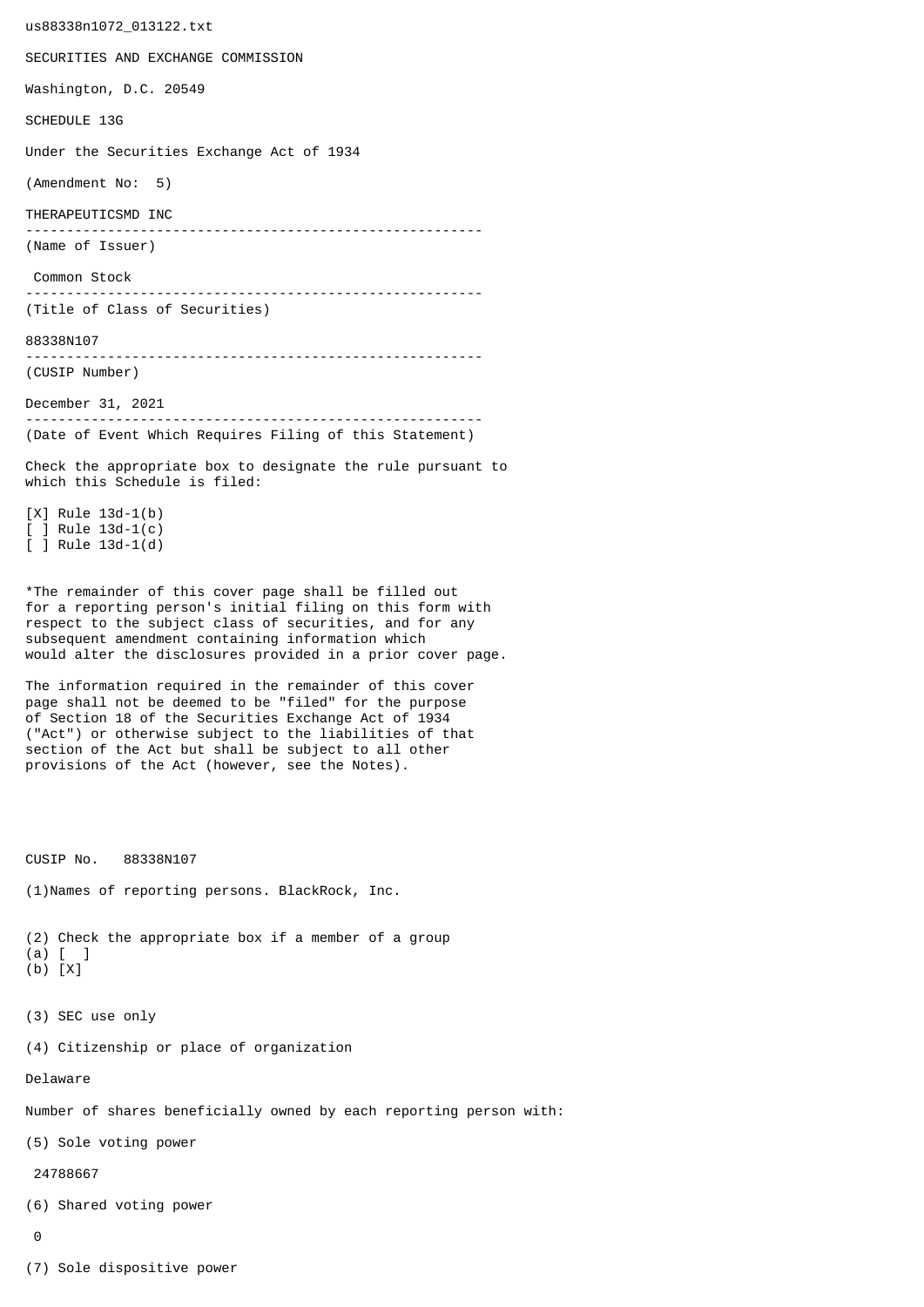```
 24894812
```

```
(8) Shared dispositive power
 \boldsymbol{\Theta}(9) Aggregate amount beneficially owned by each reporting person
  24894812
(10) Check if the aggregate amount in Row (9) excludes certain shares
(11) Percent of class represented by amount in Row 9
 5.9%
(12) Type of reporting person
HC
Item 1.
Item 1(a) Name of issuer:
           -----------------------------------------------------------------------
THERAPEUTICSMD INC
Item 1(b) Address of issuer's principal executive offices:
-----------------------------------------------------------------------
951 YAMATO ROAD, SUITE 220
BOCA RATON FL 33431
Item 2.
2(a) Name of person filing:
               ----------------------------------------------------------------------
BlackRock, Inc.
2(b) Address or principal business office or, if none, residence:
 -----------------------------------------------------------------------
BlackRock, Inc.
55 East 52nd Street
New York, NY 10055
2(c) Citizenship:
                            --------------------------------------------------------------------
 See Item 4 of Cover Page
2(d) Title of class of securities:
                                      -------------------------------------------------------------------
 Common Stock
2(e) CUSIP No.:
See Cover Page
Item 3.
If this statement is filed pursuant to Rules 13d-1(b), or 13d-2(b) or (c),
check whether the person filing is a:
[ ] Broker or dealer registered under Section 15 of the Act;
[ ] Bank as defined in Section 3(a)(6) of the Act;
  ] Insurance company as defined in Section 3(a)(19) of the Act;
[ ] Investment company registered under Section 8 of the
Investment Company Act of 1940;
[ ] An investment adviser in accordance with Rule 13d-1(b)(1)(ii)(E);
```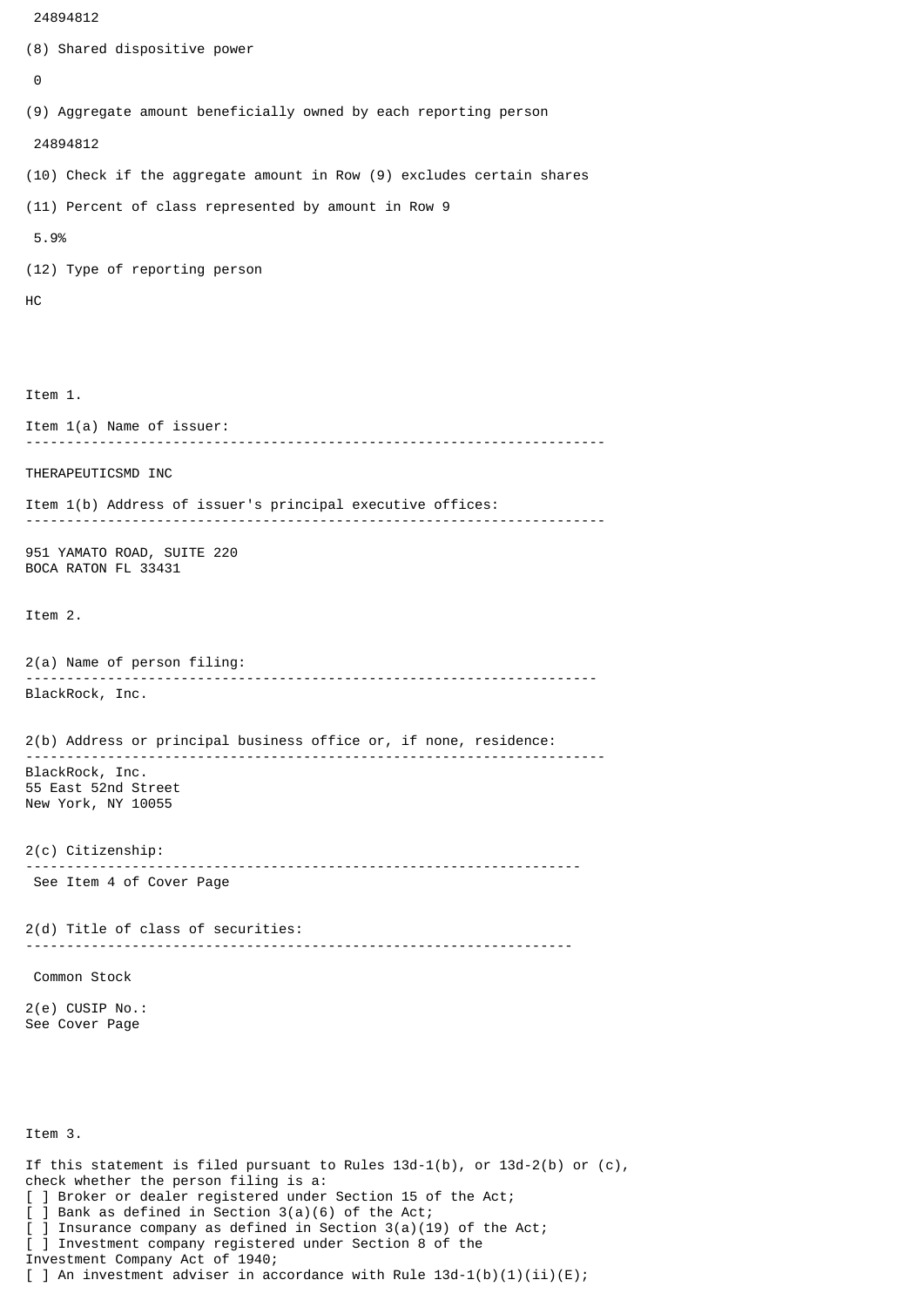[ ] An employee benefit plan or endowment fund in accordance with Rule  $13d-1(b)(1)(ii)(F);$ [X] A parent holding company or control person in accordance with Rule  $13d-1(b)(1)(ii)(G);$ [ ] A savings associations as defined in Section 3(b) of the Federal Deposit Insurance Act (12 U.S.C. 1813); [ ] A church plan that is excluded from the definition of an investment company under section  $3(c)(14)$  of the Investment Company Act of 1940; [ ] A non-U.S. institution in accordance with Rule 240.13d-1(b)(1)(ii)(J);  $\lceil$  ] Group, in accordance with Rule 240.13d-1(b)(1)(ii)(K). If filing as a non-U.S. institution in accordance with Rule  $240.13d-1(b)(1)(ii)(J)$ , please specify the type of institution: Item 4. Ownership Provide the following information regarding the aggregate number and percentage of the class of securities of the issuer identified in Item 1. Amount beneficially owned: 24894812 Percent of class 5.9% Number of shares as to which such person has: Sole power to vote or to direct the vote 24788667 Shared power to vote or to direct the vote  $\Theta$ Sole power to dispose or to direct the disposition of 24894812

Shared power to dispose or to direct the disposition of

 $\Omega$ 

Item 5.

Ownership of 5 Percent or Less of a Class. If this statement is being filed to report the fact that as of the date hereof the reporting person has ceased to be the beneficial owner of more than 5 percent of the class of securities, check the following [ ].

Item 6. Ownership of More than 5 Percent on Behalf of Another Person

 If any other person is known to have the right to receive or the power to direct the receipt of dividends from, or the proceeds from the sale of, such securities, a statement to that effect should be included in response to this item and, if such interest relates to more than 5 percent of the class, such person should be identified. A listing of the shareholders of an investment company registered under the Investment Company Act of 1940 or the beneficiaries of employee benefit plan, pension fund or endowment fund is not required.

 Various persons have the right to receive or the power to direct the receipt of dividends from, or the proceeds from the sale of the common stock of THERAPEUTICSMD INC. No one person's interest in the common stock of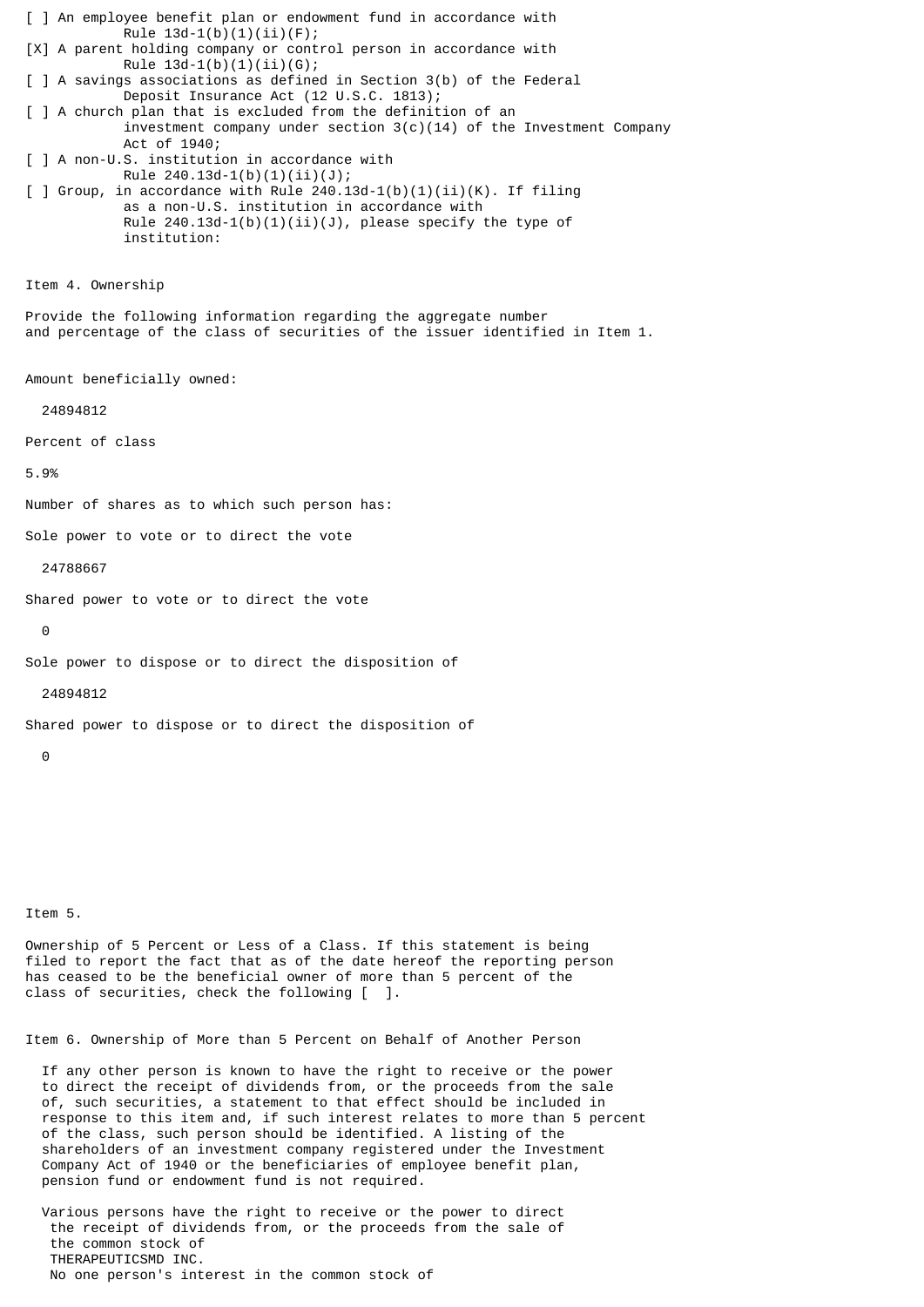THERAPEUTICSMD INC is more than five percent of the total outstanding common shares.

Item 7. Identification and Classification of the Subsidiary Which Acquired the Security Being Reported on by the Parent Holding Company or Control Person.

See Exhibit A

Item 8. Identification and Classification of Members of the Group

If a group has filed this schedule pursuant to Rule  $13d-1(b)(ii)(J)$ , so indicate under Item 3(j) and attach an exhibit stating the identity and Item 3 classification of each member of the group. If a group has filed this schedule pursuant to Rule  $13d-1(c)$  or Rule  $13d-1(d)$ , attach an exhibit stating the identity of each member of the group.

## Item 9. Notice of Dissolution of Group

Notice of dissolution of a group may be furnished as an exhibit stating the date of the dissolution and that all further filings with respect to transactions in the security reported on will be filed, if required, by members of the group, in their individual capacity.

See Item 5.

Item 10. Certifications By signing below I certify that, to the best of my knowledge and belief, the securities referred to above were acquired and are held in the ordinary course of business and were not acquired and are not held for the purpose of or with the effect of changing or influencing the control of the issuer of the securities and were not acquired and are not held in connection with or as a participant

in any transaction having that purpose or effect.

Signature.

After reasonable inquiry and to the best of my knowledge and belief, I certify that the information set forth in this statement is true, complete and correct.

Dated: January 31, 2022 BlackRock, Inc.

Signature: Spencer Fleming

-------------------------------------------

Name/Title Attorney-In-Fact

The original statement shall be signed by each person on whose behalf the statement is filed or his authorized representative. If the statement is signed on behalf of a person by his authorized representative other than an executive officer or general partner of the filing person, evidence of the representative's authority to sign on behalf of such person shall be filed with the statement, provided, however, that a power of attorney for this purpose which is already on file with the Commission may be incorporated by reference. The name and any title of each person who signs the statement shall be typed or printed beneath his signature.

Attention: Intentional misstatements or omissions of fact constitute Federal criminal violations (see 18 U.S.C. 1001).

Exhibit A